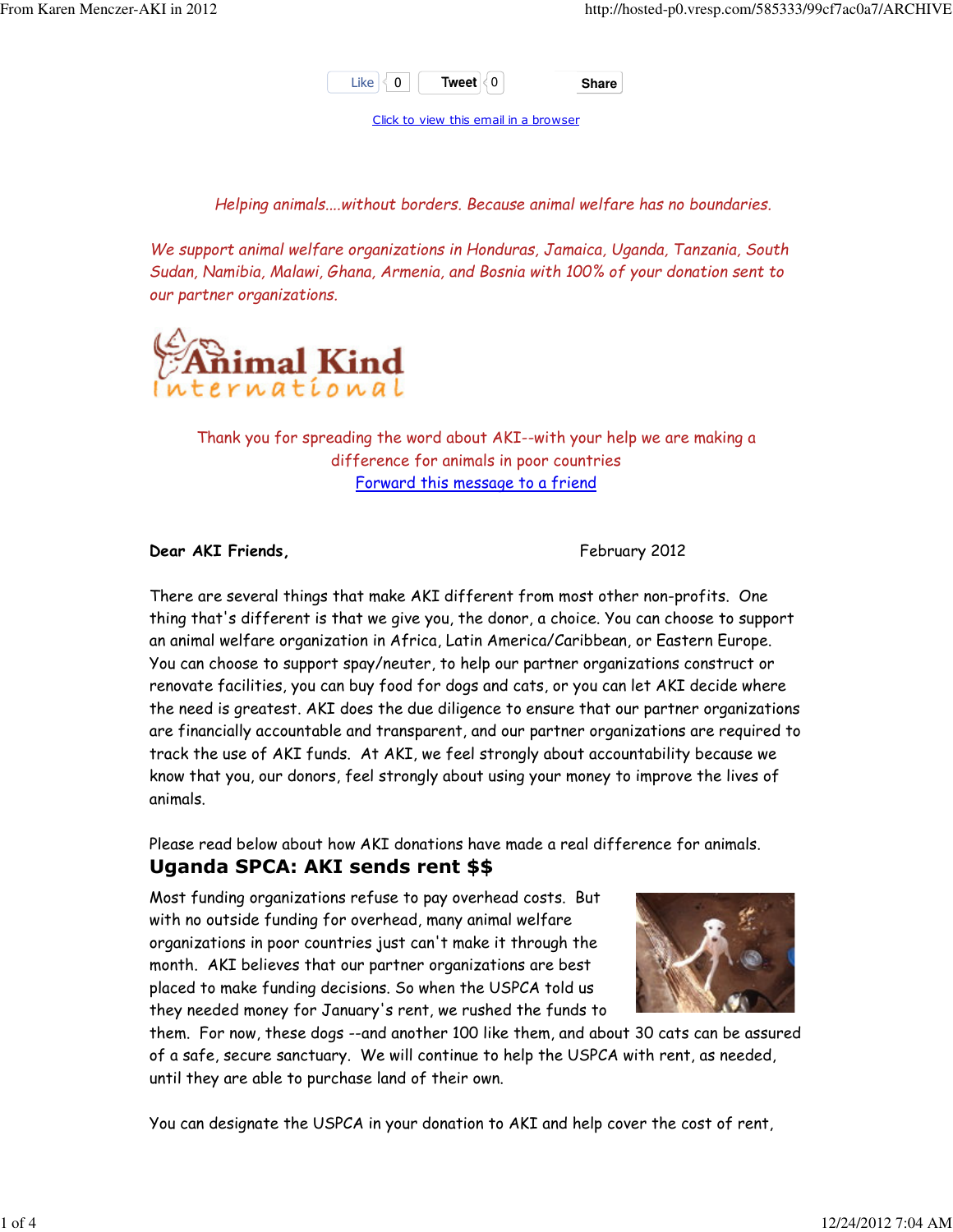food, spay/neuter, and many other needs. Let us know if you're interested in helping the USPCA purchase land for a new Haven. You can read more about the USPCA at the link below.





#### http://www.animal-kind.org/ugandaadvocate.html

Thanks to Lea for these beautiful pictures of Haven dogs (February 2012).

# Kingston Community Animal Welfare: feeding the puppies

Deborah with KCAW noticed a puppy population explosion, and worried that she would be unable to afford to feed, vaccinate, and when it came time, spay/neuter all those new street puppies. AKI came through with funds to help Deborah cover these costs. AKI supporter, Ali, was instrumental in raising money and awareness of Deborah's (and the puppies') plight. Below, Deborah is with Boysie, one of the men who help her care for the street dogs and cats.





Deborah says of this puppy: One of my

favourite street pups! Adorable, and faces life's tough challenges head on! No fear! :)

#### http://www.animal-kind.org/jamaicaadvocate.html

You can read more about Deborah at this link, and see Ali's blog.

# Bosnia Animal Foundation: AKI supplies food to help the dogs through the difficult winter

BAF supports the animal shelter in Orasje by paying for all the expenses: staff, food, medical care, and facilities. The shelter is excellent and therefore BAF thinks of this as their ambassador. Suze from BAF tells us: It is dog haven, a paradise, safe and special. Plenty of care and cuddles for the almost 200 dogs.



AKI sent money for food for the shelter's dogs, so they were ensured extra nutrition during the freezing temperatures. Suze told us: The dogs look wonderful and healthy after getting extra pasta, eggs, meat, and oil.

If you are interested in designating BAF as recipient of your AKI donation, their plans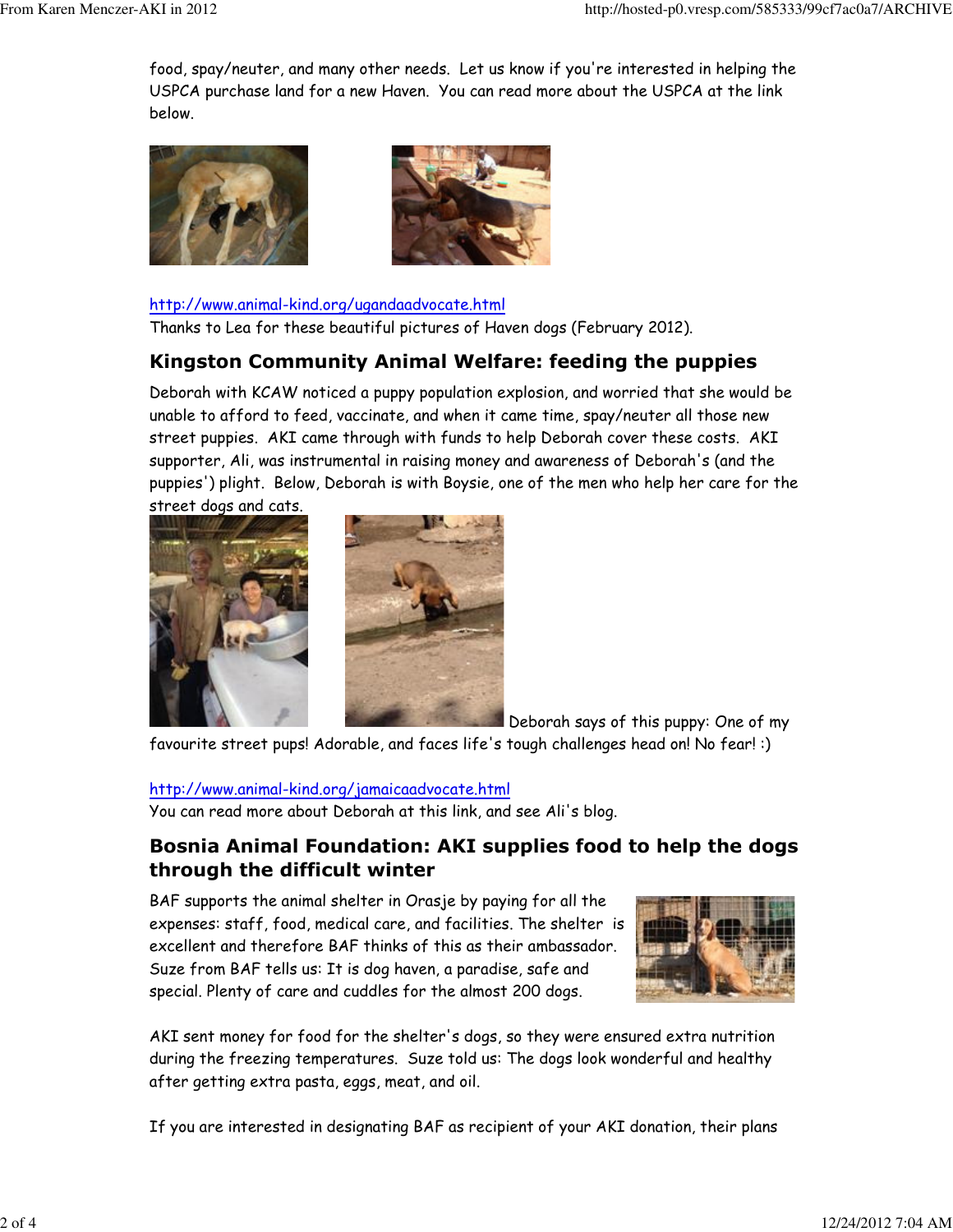for 2012 include: fixing fences and cages and an expansion of the drainage system. Of course we will continue to send money to help feed and provide other care for the dogs at the shelter.

# Helping Hands for Hounds of Honduras: spreading kindness

Pilar from HHHH sent us this January 2012 message: Today I gave the first humane education talk to 51 7th graders at the Mayan School. It took about an hour with all the questions afterwards. The title of the talk was Animal-Kind International in Honduras. It was about your work, my work and humane education in general. (Pilar and the teacher are in this photo, showing one of the humane ed slides.)



In 2011, with AKI funds, HHHH has spayed/neutered 20 dogs and cats, paid the costs for a part-time caretaker for Pilar's sanctuary, and covered the costs of dog and cat food and medicines for many of the dogs and cats at the sanctuary.

Pilar tells us: I usually use between 9 and 10 bags of dog food a month. That comes out to about \$300/month depending on if I use 40, 50 or 52 lb. bags and if they are Purina Dog Chow, Pedigri, ProPet or some other brand. I usually use about 1 18.5 to 21.6 lb bags of Purina Cat Chow or Meow Mix about every 5 weeks for the 5 cats. I add the chicken parts and sweet potatoes for variety.

Your donations to AKI can help support the dogs and cats at Pilar's sanctuary.

# Namibia rural SPCAs, Save the Animals-Armenia, Lilongwe SPCA, & Tanzania Animal Welfare Society

In our 2012 updates, we'll be telling you more about our partner organizations, and how you have and can continue to help them. Briefly,

- AKI sent money to TAWESO to help their donkey welfare programme.
- From Namibia's rural SPCAs, Erika sent us this: Just wanted to say thank you (in the name of Tsumeb, Otjiwarongo, Walvis Bay, Keetmanshoop, Rundu and Luderitz SPCAs) for everything you have done the past few years. Here in Namibia it is highly appreciated!!!
- From Dr. Richard with LSPCA: Thank you for your contribution. This is a timely boost for the animals. I would like to request that this goes towards the feeding of the animals under our care. We are rescuing many animals at the moment and they are going through some amount of food before they are adopted. OF COURSE AKI SAID YES TO RICHARD!
- AKI sent money to SA-Armenia to place roofs on 10 dogs kennels and to pay for food during the cold winter of 2011-2012. Nune at SA-A said that she would appreciate help to close the roofs of all kennels so that next winter will be easier for the dogs. Designate Save the Animals-Armenia in your donation to AKI, and you can help ensure the dogs at Yerevan's only shelter never again have a cold night:

http://www.animal-kind.org/supportus.html